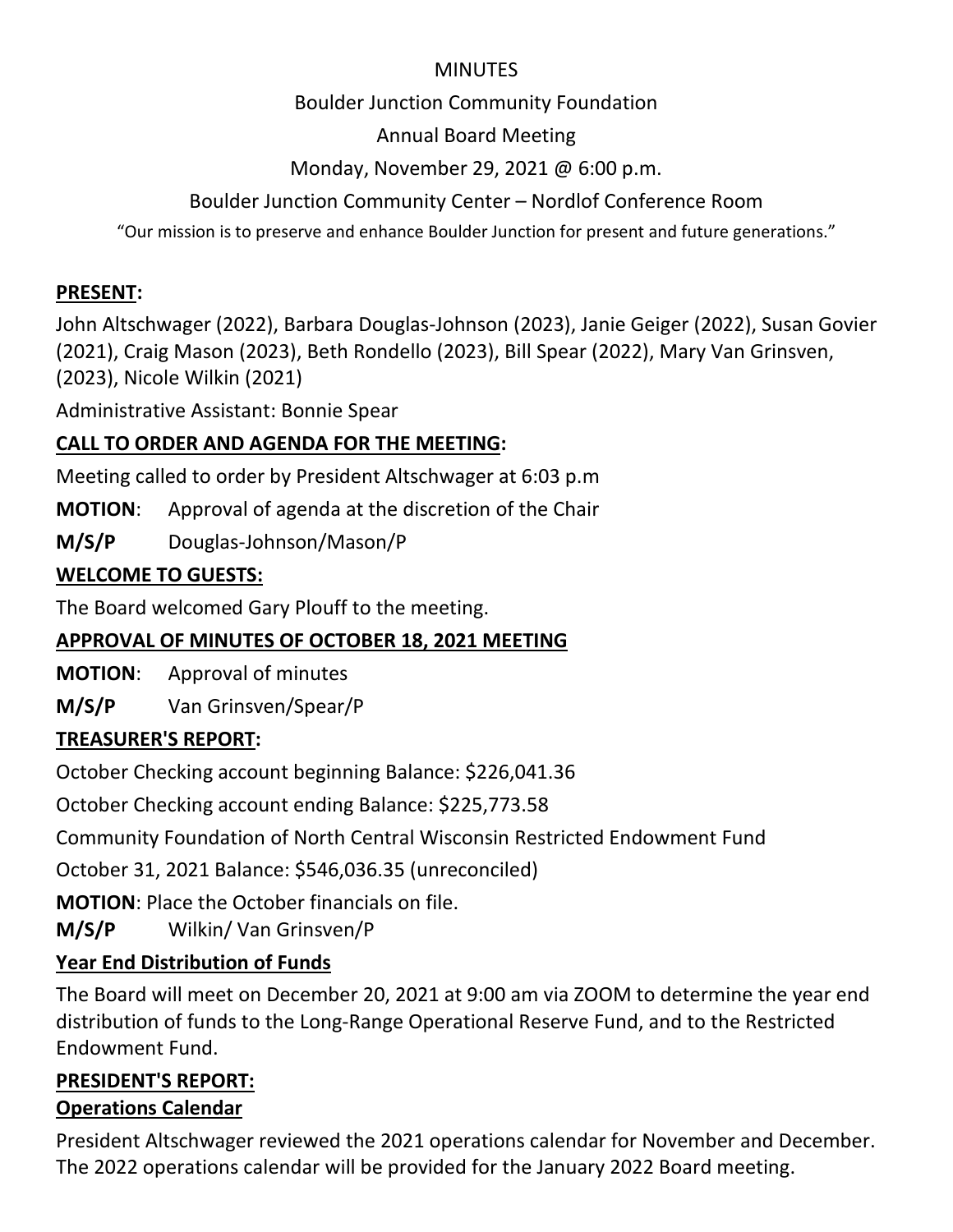### **Town of Boulder Junction – Broadband Project**

Board Member Van Grinsven reported that there is \$3,000 in the Broadband Project fund, no new donations. Board Member Govier reported there are no working plans towards fundraising.

### **Town of Boulder Junction - North Creek Trail Loop Project**

Van Grinsven reported that as of the end of October there is \$168,365.94 in the North Creek Loop Trail fund. The Town of Boulder Junction will be going out to bid in the Spring for Phase 1. Phase 1 construction is expecting to begin in 2022. The 2021 grant requests to the DNR and to the State for Phase II were not awarded. Two additional grant applications were filed this month and the North Creek Loop Trail committee is waiting on replies. 2022 grant applications will be submitted again, as well as to other granting entities. Once Phase II grant applications have been awarded, then the amount to be raised will be determined.

### **Board Elections of Officers and New or Renewing Directors 2021-2022**

**MOTION**: Approve Slate of Directors for a 3-year term, and Executive Board for a 1-year term. **M/S/P** Barbara Douglas-Johnson/Govier/P

Slate of Directors:

Susan Govier (2<sup>nd</sup> 3yr. term)

Nicole Wilkin (2nd 3yr. term)

Gary Plouff (1<sup>st</sup> 3yr. term)

Slate of Executive Board: Elected annually

John Altschwager, President

Susan Govier, Vice President

Beth Rondello, Secretary

Bill Spear, Treasurer

**Conflict of Interest**: In keeping with our By-laws, all Directors are to sign the Conflict of Interest annually. The document will be circulated to all Directors for signature. Upon fully signed the document will be posted to the website.

#### **COMMITTEE REPORTS**

#### **Finance Committee**

No meeting.

#### **Fundraising Committee**

November annual appeal was completed on November 14.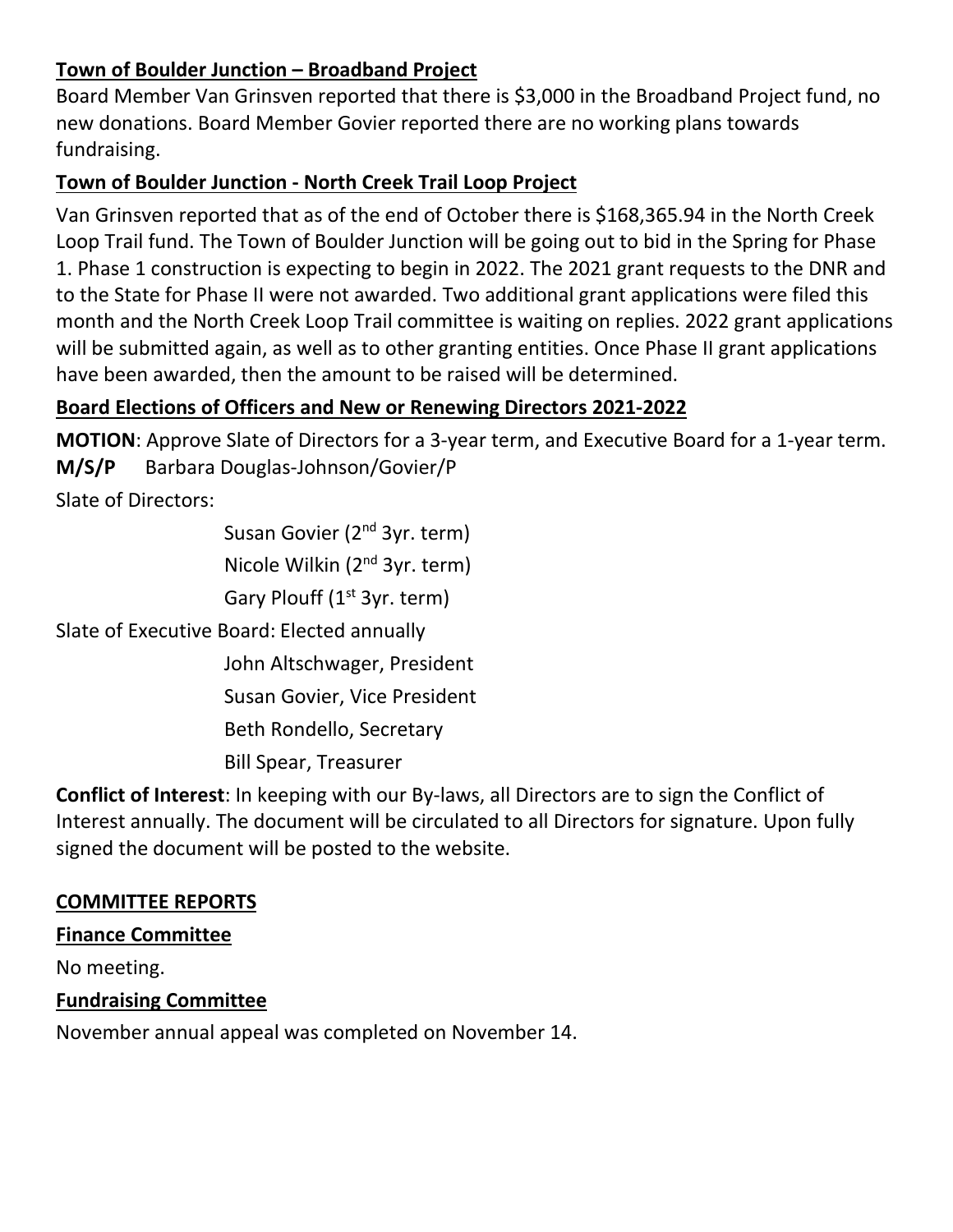### **Grants Committee**

The Committee met to discuss one grant from the September 10 grant submissions and was presented for consideration.

#### Consider Grant Request: \$4,000 Camp Jorn YMCA – the new Day Camp Pavilion & Village

**MOTION**: Approve a \$4,000 grant to Camp Jorn YMCA for the new Day Camp Pavilion & Village **M/S/P** Van Grinsven/Douglas-Johnson/P Altschwager abstain

**MOTION**: Approve the allocation of funds for the Camp Jorn YMCA – new Day Camp Pavilion & Village Grant; \$1881 from the 2021 Community Relief Fund and \$2119 from the Greatest Needs Fund.

### **M/S/P** Van Grinsven/Govier/P

### **Publicity and Community Relations**

Chair Douglas-Johnson reported the Facebook posts and website updates continue. A photo of the board was taken at the annual meeting for social media and publications. Board members were invited to consider joining the 2022 committee.

### 8. Calendar Items

- Monday, December 20 Board Meeting, 9am, ZOOM
- Monday, January 17 Executive Board Meeting, 5pm, BJ Community Center
- Monday, January 17 Board Meeting, 6pm, BJ Community Center
- Monday, March 21 Executive Board Meeting, 5pm, BJ Community Center
- Monday, March 21 Board Meeting, 6pm, BJ Community Center
- Monday, May 16 Executive Board Meeting, 5pm, BJ Community Center
- Monday, May 16 Board Meeting, 6pm, BJ Community Center
- Monday, July 18 Executive Board Meeting, 5pm, BJ Community Center
- Monday, July 18 Board Meeting, 6pm, BJ Community Center
- Monday, October 17 Executive Board Meeting, 5pm, BJ Community Center
- Monday, October 17 Board Meeting, 6pm, BJ Community Center
- Monday, November 28 Executive Board Meeting, 5pm, BJ Community Center
- Monday, November 28 Board Meeting, 6pm, BJ Community Center

### **CORRESPONDENCE (MAIL & EMAIL)**

Administrative Assistant Spear presented a letter from the Community Foundation of North Central Wisconsin to Altschwager.